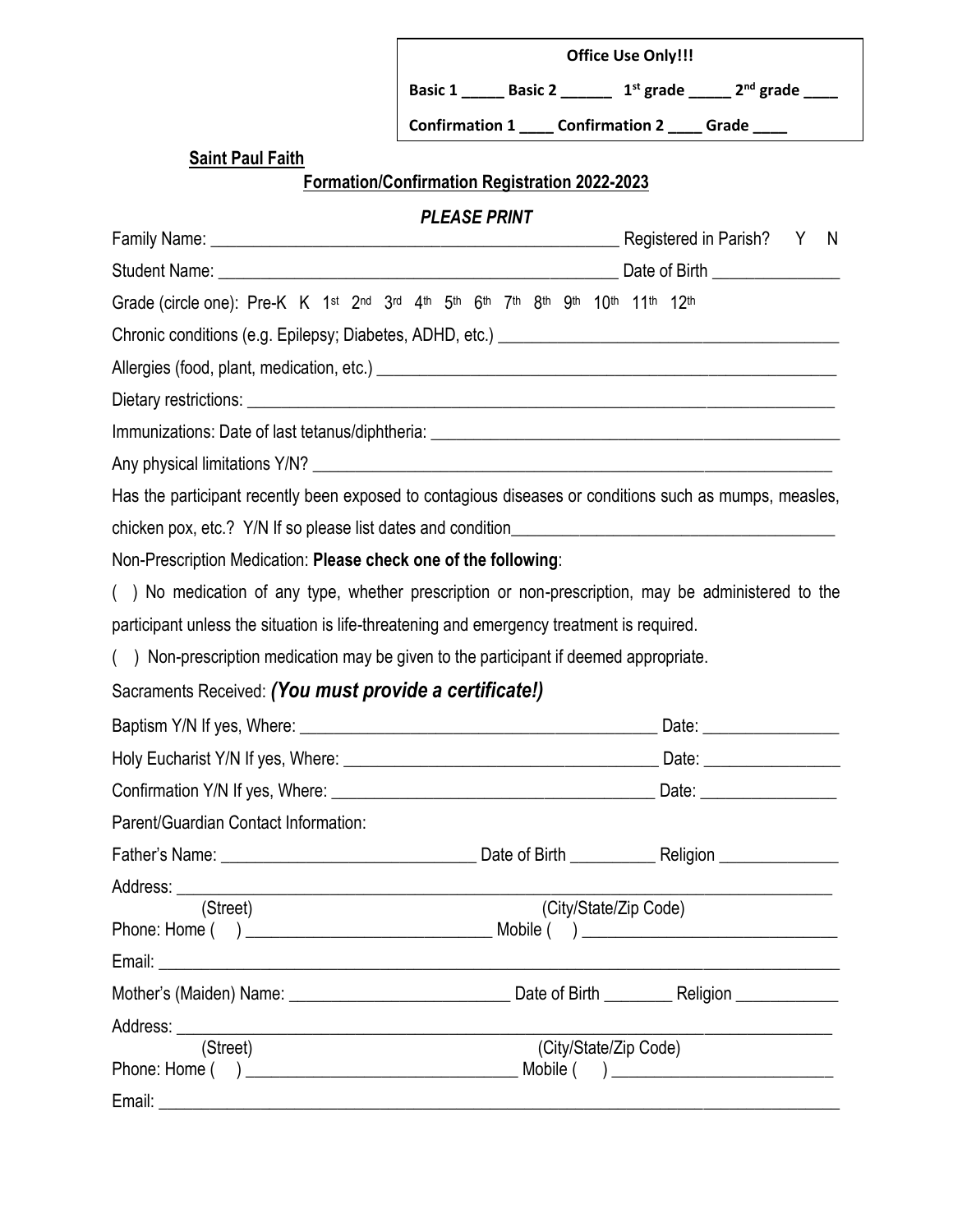### **I. MEDICAL CONTACT INFORMATION AND TREATMENT**

# **A. EMERGENCY CONTACT INFORMATION**

**B. EMERGENCY MEDICAL TREATMENT**: In the event of an emergency, the undersigned hereby give(s) permission to transport the Participant(s) to a hospital for emergency medical or surgical treatment. The undersigned wish(es) to be advised prior to any further treatment by the hospital or doctor. In the event of an emergency, if the undersigned cannot be reached at the above numbers, contact:

Name & relationship:  $\blacksquare$ 

## **II. CONSENT FOR RELEASE OF PERSONALLY IDENTIFIABLE INFORMATION**

The undersigned hereby consent to the release of photographs and names of the Participant(s) to be used by the Diocese of Raleigh and St. Paul Parish for future promotional programs of the Diocese and parish. If you have any questions or concerns, please contact LisaAnn Ludwig at 614-581-3547.

\_\_\_\_\_\_ Please *initial* here if you **DO** consent to the release of personally identifiable information.

Please *initial* here if you **DO NOT** consent to the release of personally identifiable information.

#### **III. CODE OF BEHAVIOR**

1. The Participant(s) must stay and participate in the entire event. The Participant(s) may not leave the premises unless accompanied by an adult leader, parent, or legal guardian.

2. The possession or use of alcohol, tobacco, drugs, or weapons of any kind is not permitted.

3. Foul language is not tolerated.

4. The Participant(s) must comply with any and all directions of Faith Formation staff.

5. The Participant(s) must respect the rights and property of others. Damage to or defacing of property will be the financial responsibility of the Participant(s) involved and the undersigned.

6. Failure to abide by this Code of Behavior may result in a request to the undersigned to transport offending Participant(s) from the premises, and the undersigned shall immediately comply with the request.